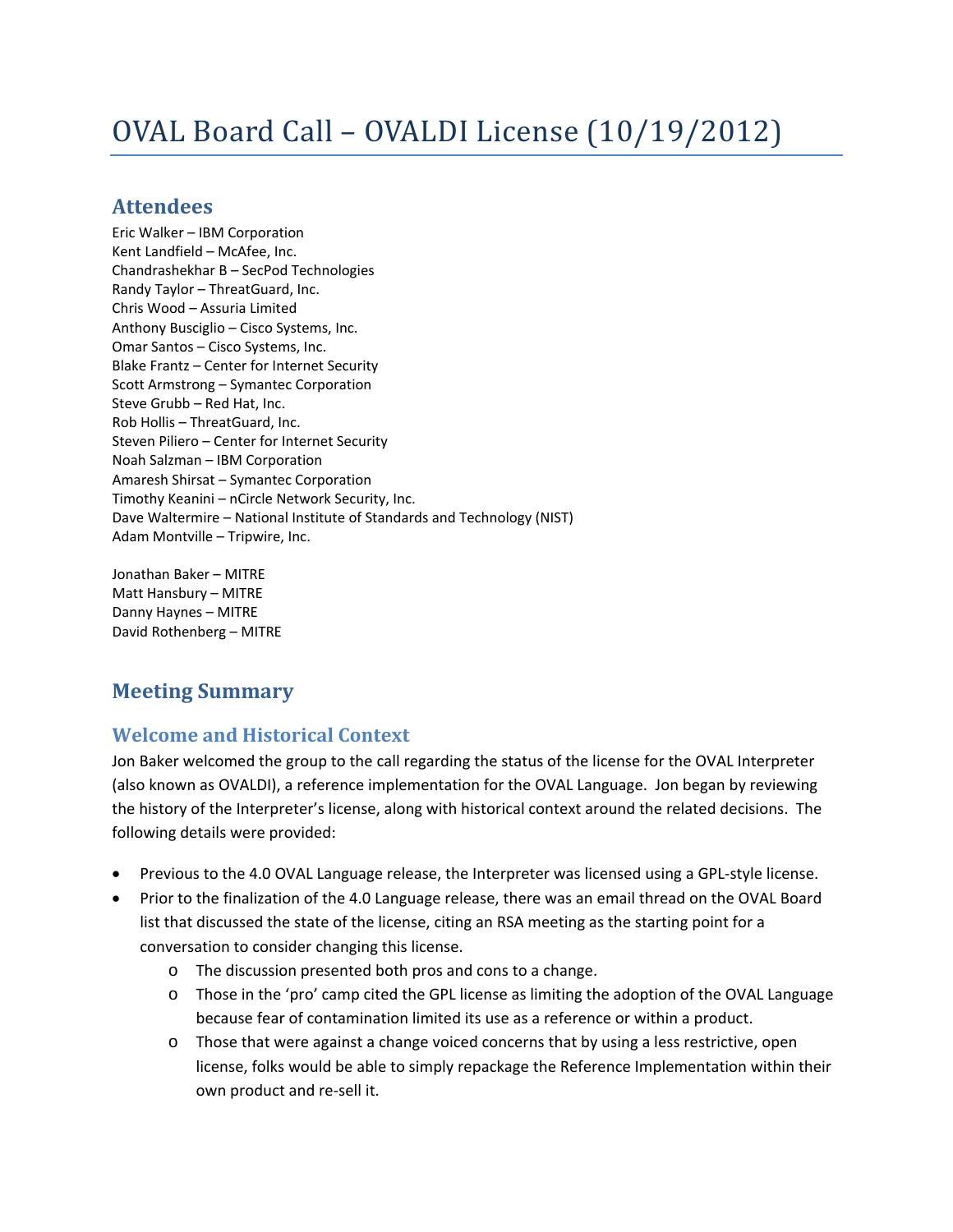• Out of a follow up Board Call, it was decided that a change of the license was justified and for the 4.0 release of the OVAL Language, the license was changed to BSD-style license and has remained under that license since then.

Following that introduction, Jon asked if the folks that were part of the community then remembered the discussion around the license in the same way.

- It was pointed out that in addition to the context given, which was correct, it was also stated that in order to guard against the re-packaging of the software concern, the OVAL Interpreter was to be clearly marked as a Reference Implementation and to be coded in a way that was not necessarily optimal.
	- o Jon agreed with this point and added that the code has generally been developed in harmony with that description although there have been exceptions in some cases to make things work.
- It was also pointed out that there were 3 major uses of the Interpreter:
	- o As a reference for the community to aid in OVAL Language implementation
	- o As a way to exercise the OVAL Language ahead of releases to ensure quality and correctness of the OVAL Language
	- o (Later on in its lifecycle) As a tool for NIST to use for the Validation Program

### **Current State**

Shortly following the welcome, a discussion around the current state of the OVAL Interpreter and its license followed. The following were the relevant points made:

- The BSD license has some constraints on it. Any use of BSD-licensed software requires attribution and it is the responsibility of the license holder to follow up on these requirements.
	- o It was conceded that MITRE could do more here to confirm the licenses requirements and MITRE will look into better understanding this obligation.
- It was suggested that MITRE could reduce or limit the functionality of the OVALDI.
	- o One Board member replied that crippling a piece of open source software is generally not done and is a bad practice.
	- o A related follow on point was made agreeing that typical open source software projects won't intentionally cripple the software.
	- o It was widely agreed that MITRE needs to continue to focus OVALDI development around providing a simple command line utility and not address enterprise capabilities. That is, it may not require a license change, but rather, an increased awareness of the intended use and development goals of OVALDI.
- A general question about the ability of an FFRDC to do open source software development was raised. There was a concern that MITRE, which operates several FFRDCs, may be competing with industry by providing the OVALDI as open source software. It was asked that MITRE verify that this sort of open source development by an FFRDC is allowed.
	- o A response reminded the group that the government funds many open source projects.
	- o MITRE will talk to its corporate legal team to verify that this work is acceptable.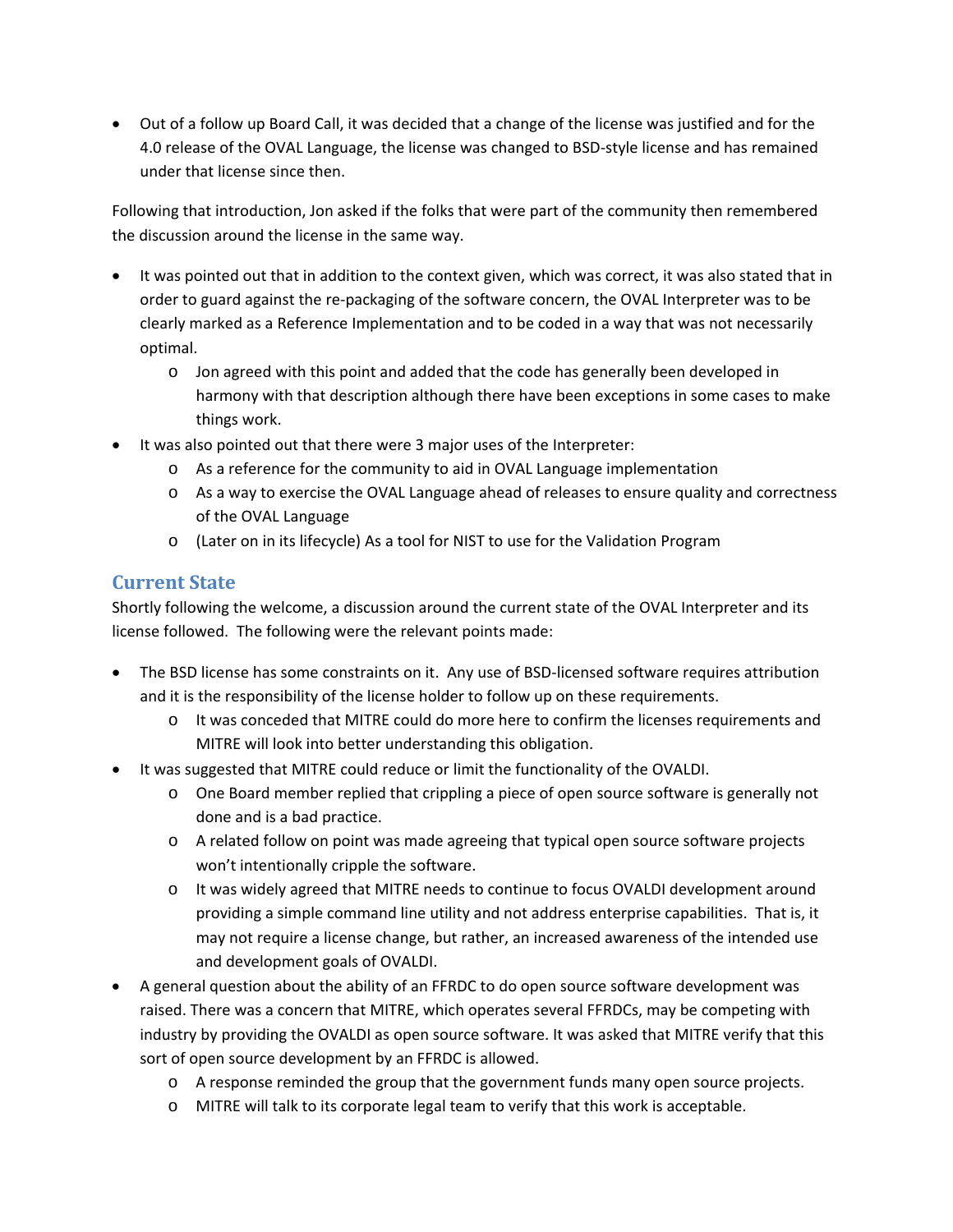- One Board member suggested that one does not need a reference implementation to implement the OVAL Language because the specification(s) have become much more complete.
	- o Others countered that it is still an important resource.
- It was pointed out that we should be most focused on the customer here and attempt to increase wherever possible, the value to the end user, and if tool vendors feel competition from the reference implementation, then it may be an indication that they must increase the value that their tool offers.
	- o A response here was that it is difficult to compete with free, while others suggested that there still are a number of things that vendors can offer above the Reference Implementation.
	- o Another response pointed out the people easily entering the market is a good thing.
- The challenges of changing an open source software license were also discussed.
	- o One Board member mentioned that in order to change the license for a piece of software, one must either get the approval from all those that have contributed to the software, or to fork the software, neither of which are simple or desirable.
	- o It was pointed out that all code contributions to the OVALDI have been fully transferred to MITRE and therefore we may not need to contact all previous code contributors. However, this would need to be verified.
- It was brought up that OpenSSL has had to go through a similar issue, when dealing with products like RSA's B-Safe.
	- o Others argued that the OpenSSL situation was not analogous for the following reasons:
		- OpenSSL was not certified, which made it less desirable and potentially impossible to use.
		- The authors of OpenSSL were not an FFRDC and therefore the development was not paid for by tax dollars.
	- o This lead to the general agreement that it must be clearly noted that the OVALDI will never be validated through any formal validation program by MITRE.
- Several vendors mentioned that the OVALDI is not an issue for them, though they generally understood the argument against the current licensing.
- Jon reiterated the use cases that are served by the Reference Implementation and pointed out one additional use case on top of those previously mentioned:
	- o Reference for other OVAL vendors to use as a way to understand how the language is to operate
	- o Ability to use implementation of the language to ensure OVAL Language quality and correctness (PowerShell implementation was cited as an example here)
	- o Support of the Validation Program
	- o Developing and testing OVAL content
- A question was asked about confirming the attribution portion of the BSD license. Specifically, since BSD requires that attribution be given to the authors of the code, is anyone confirming that those using the OVAL Interpreter are correctly following this requirement?
	- o MITRE will look into how to fulfill this obligation if necessary.